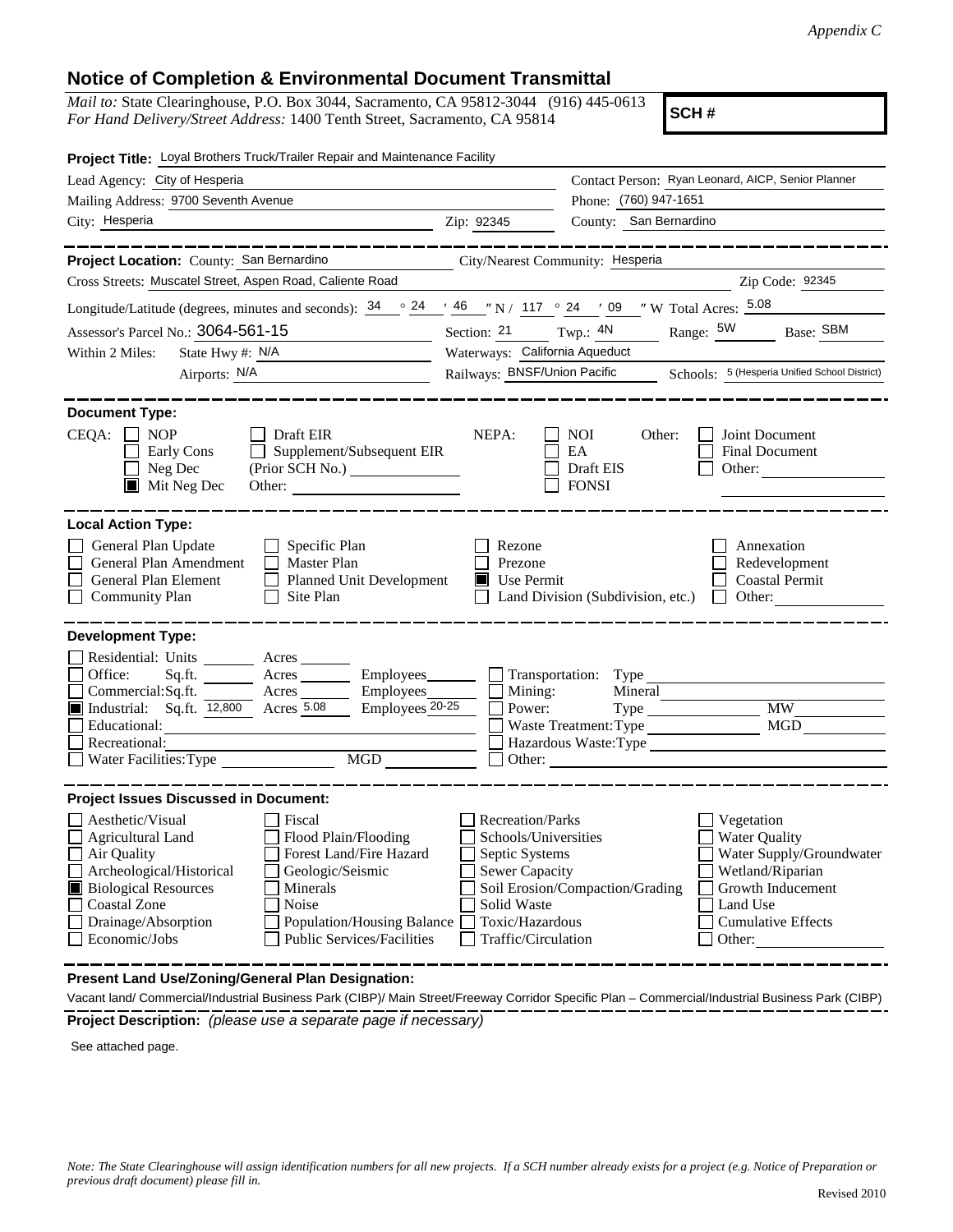## **Reviewing Agencies Checklist**

| Lead Agencies may recommend State Clearinghouse distribution by marking agencies below with and "X".<br>If you have already sent your document to the agency please denote that with an "S". |                                                     |  |  |
|----------------------------------------------------------------------------------------------------------------------------------------------------------------------------------------------|-----------------------------------------------------|--|--|
| Air Resources Board                                                                                                                                                                          | Office of Historic Preservation                     |  |  |
| Boating & Waterways, Department of                                                                                                                                                           | Office of Public School Construction                |  |  |
| California Emergency Management Agency                                                                                                                                                       | Parks & Recreation, Department of                   |  |  |
| California Highway Patrol                                                                                                                                                                    | Pesticide Regulation, Department of                 |  |  |
| Caltrans District #                                                                                                                                                                          | <b>Public Utilities Commission</b>                  |  |  |
| Caltrans Division of Aeronautics                                                                                                                                                             | Regional WQCB $#$                                   |  |  |
| <b>Caltrans Planning</b><br>$\overline{\phantom{0}}$                                                                                                                                         | Resources Agency                                    |  |  |
| Central Valley Flood Protection Board<br>$\overline{\phantom{a}}$                                                                                                                            | Resources Recycling and Recovery, Department of     |  |  |
| Coachella Valley Mtns. Conservancy                                                                                                                                                           | S.F. Bay Conservation & Development Comm.           |  |  |
| <b>Coastal Commission</b><br>$\sim$                                                                                                                                                          | San Gabriel & Lower L.A. Rivers & Mtns. Conservancy |  |  |
| Colorado River Board                                                                                                                                                                         | San Joaquin River Conservancy                       |  |  |
| Conservation, Department of                                                                                                                                                                  | Santa Monica Mtns. Conservancy                      |  |  |
| Corrections, Department of                                                                                                                                                                   | <b>State Lands Commission</b>                       |  |  |
| Delta Protection Commission                                                                                                                                                                  | SWRCB: Clean Water Grants                           |  |  |
| Education, Department of                                                                                                                                                                     | SWRCB: Water Quality                                |  |  |
| <b>Energy Commission</b>                                                                                                                                                                     | SWRCB: Water Rights                                 |  |  |
| Fish & Game Region # 6<br>$\mathsf{X}$                                                                                                                                                       | Tahoe Regional Planning Agency                      |  |  |
| Food & Agriculture, Department of                                                                                                                                                            | Toxic Substances Control, Department of             |  |  |
| Forestry and Fire Protection, Department of                                                                                                                                                  | Water Resources, Department of                      |  |  |
| General Services, Department of                                                                                                                                                              |                                                     |  |  |
| Health Services, Department of                                                                                                                                                               |                                                     |  |  |
| Housing & Community Development                                                                                                                                                              | Other:                                              |  |  |
| Native American Heritage Commission                                                                                                                                                          |                                                     |  |  |
| Local Public Review Period (to be filled in by lead agency)<br>Ending Date 07/22/22<br>Starting Date 06/21/22                                                                                |                                                     |  |  |
| Lead Agency (Complete if applicable):                                                                                                                                                        |                                                     |  |  |
|                                                                                                                                                                                              | Applicant: Loyal Brothers                           |  |  |
| Consulting Firm: CASC Engineering and Consulting, Inc<br>Address: 1470 E. Cooley Drive                                                                                                       | Address: 1461 Ford Street, Ste. 105                 |  |  |
| City/State/Zip: Colton/CA/92324                                                                                                                                                              | City/State/Zip: Redlands, CA 92373                  |  |  |
| Contact: Frank Coyle, Director of Planning                                                                                                                                                   | Phone:                                              |  |  |
| Phone: (909) 783-0101                                                                                                                                                                        |                                                     |  |  |
|                                                                                                                                                                                              |                                                     |  |  |
| Date: $6/20/27$<br>Signature of Lead Agency Representative:                                                                                                                                  |                                                     |  |  |

Authority cited: Section 21083, Public Resources Code. Reference: Section 21161, Public Resources Code.